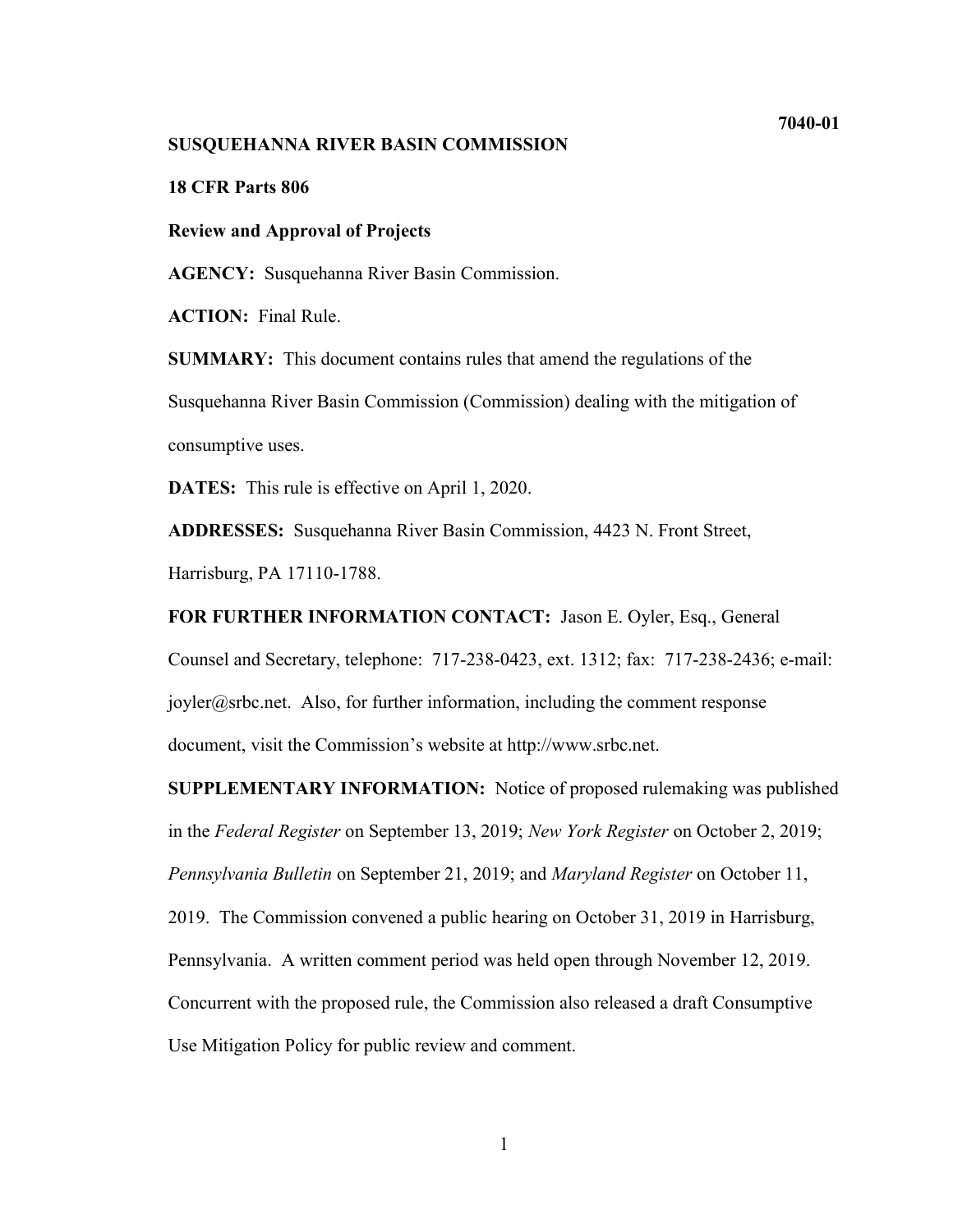The Commission received four comments on the proposed rule and policy. Two of the comments were fully supportive of the rule and policy and offered no suggested changes. The additional two comments were supportive but offered a few suggestions for revisions to the rule and/or the policy.

One commenter sought clarification of the term "present" low flow conditions in  $§ 806.22(b)(1)(i)$  and offered alternative phrasing. The Commission believes the phrasing of the rule is not ambiguous and provided clarification in the comment response document. Two commenters asked for the Commission to further amend §  $806.22(b)(1)(iii)$  related to discontinuance. One commenter wanted discontinuance to be limited to a 45 day period. This would be a new requirement and a change to the current practice that requires discontinuance to endure for the entire Commission declared low flow period, and the Commission declines to make this change. Another commenter suggested that 20,000 gallon per day threshold for discontinuance be on an average 30 day basis instead of a peak day basis established in the rulemaking. The Commission was purposeful in the discontinuance revision to be based on a peak day rate. The use of a 30-day average rate would be inappropriate given it would allow an exceedance of the Commission's regulatory threshold that could introduce impacts during Commissiondesignated low flow periods, which do not have a set minimum or maximum duration.

Accordingly, after thorough review and analysis of the comments, the Commission has not made any changes to the rulemaking as proposed. To the degree the comments seek clarification of the rules or explanation how they will be implemented, the Commission believes that can be addressed through explanation or clarifications in fact sheets, application instructions and other implementation documents. A more

2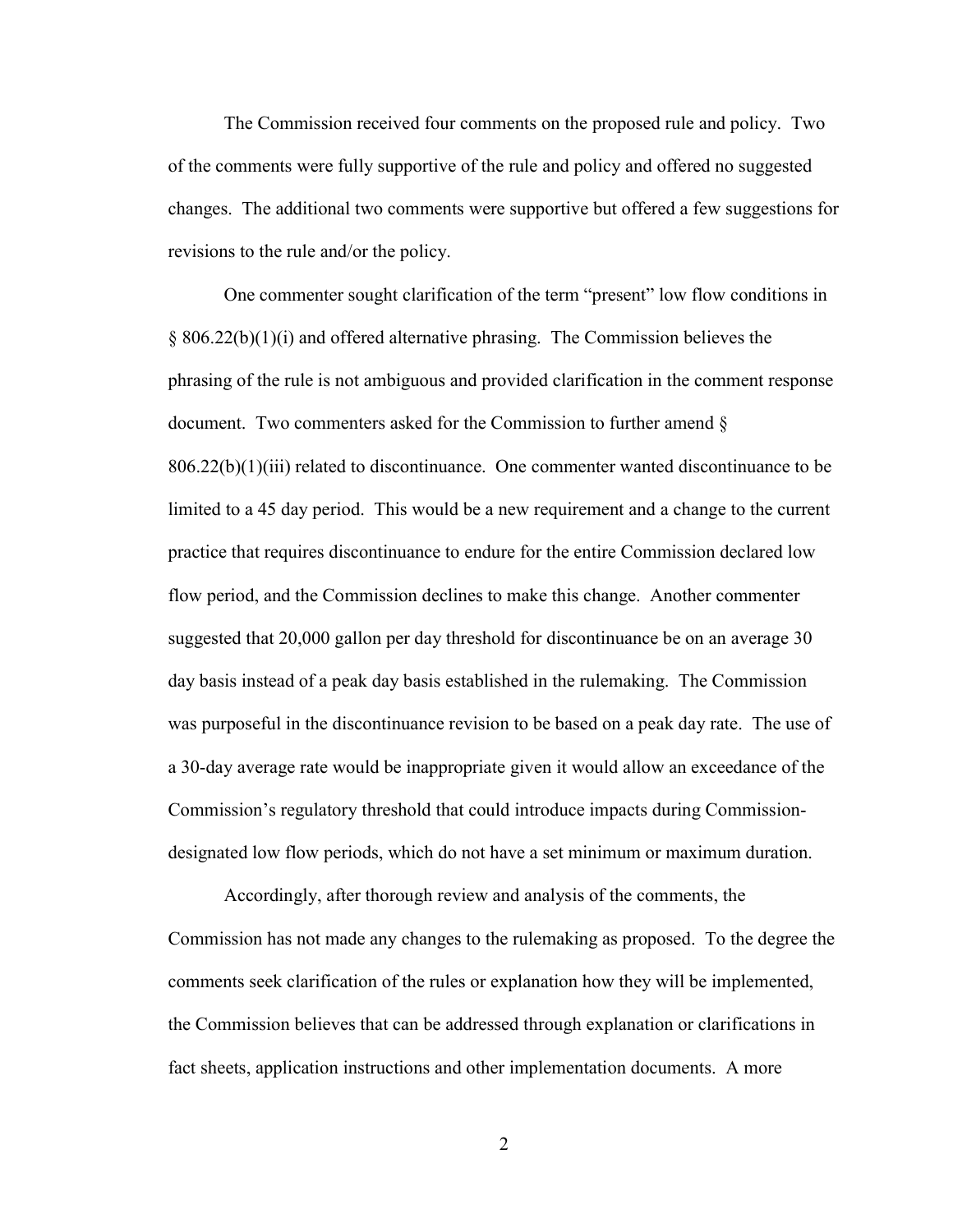detailed comment response document has been prepared and is available upon request and also at the Commission's website listed above.

#### List of Subjects in 18 CFR Part 806

Administrative practice and procedure, Water resources.

Accordingly, for the reasons set forth in the preamble, the Susquehanna River

Basin Commission amends 18 CFR part 806 as follows:

### PART 806—REVIEW AND APPROVAL OF PROJECTS

1. The authority citation for part 806 continues to read as follows:

Authority: Secs. 3.4, 3.5 (5), 3.8, 3.10 and 15.2, Pub. L. 91-575, 84 Stat. 1509 et seq.

2. Amend  $\S 806.22$  by revising paragraphs (b)(1) and (e)(1) to read as follows:

#### § 806.22 Standards for consumptive use of water.

\* \* \* \* \*

## $(b)$  \* \* \*

(1) During low flow periods as may be designated by the Commission for consumptive use mitigation.

(i) Reduce withdrawal from the approved source(s), in an amount equal to the project's consumptive use, and withdraw water from alternative surface water storage or aquifers or other underground storage chambers or facilities approved by the Commission, from which water can be withdrawn for a period of 45 continuous days such that impacts to nearby surface waters will not likely be at a magnitude or in a timeframe that would exacerbate present low flow conditions.

(ii) Release water for flow augmentation, in an amount equal to the project's consumptive use, from surface water storage or aquifers, or other underground storage chambers or facilities approved by the Commission, from which water can be withdrawn for a period of 45 continuous days such that impacts to nearby surface waters will not likely be at a magnitude or in a timeframe that would exacerbate present low flow conditions.

(iii) Discontinue the project's consumptive use, which may include reduction of the project sponsor's consumptive use to less than 20,000 gpd during periods of low flow. In any case of failure to provide the specified discontinuance,